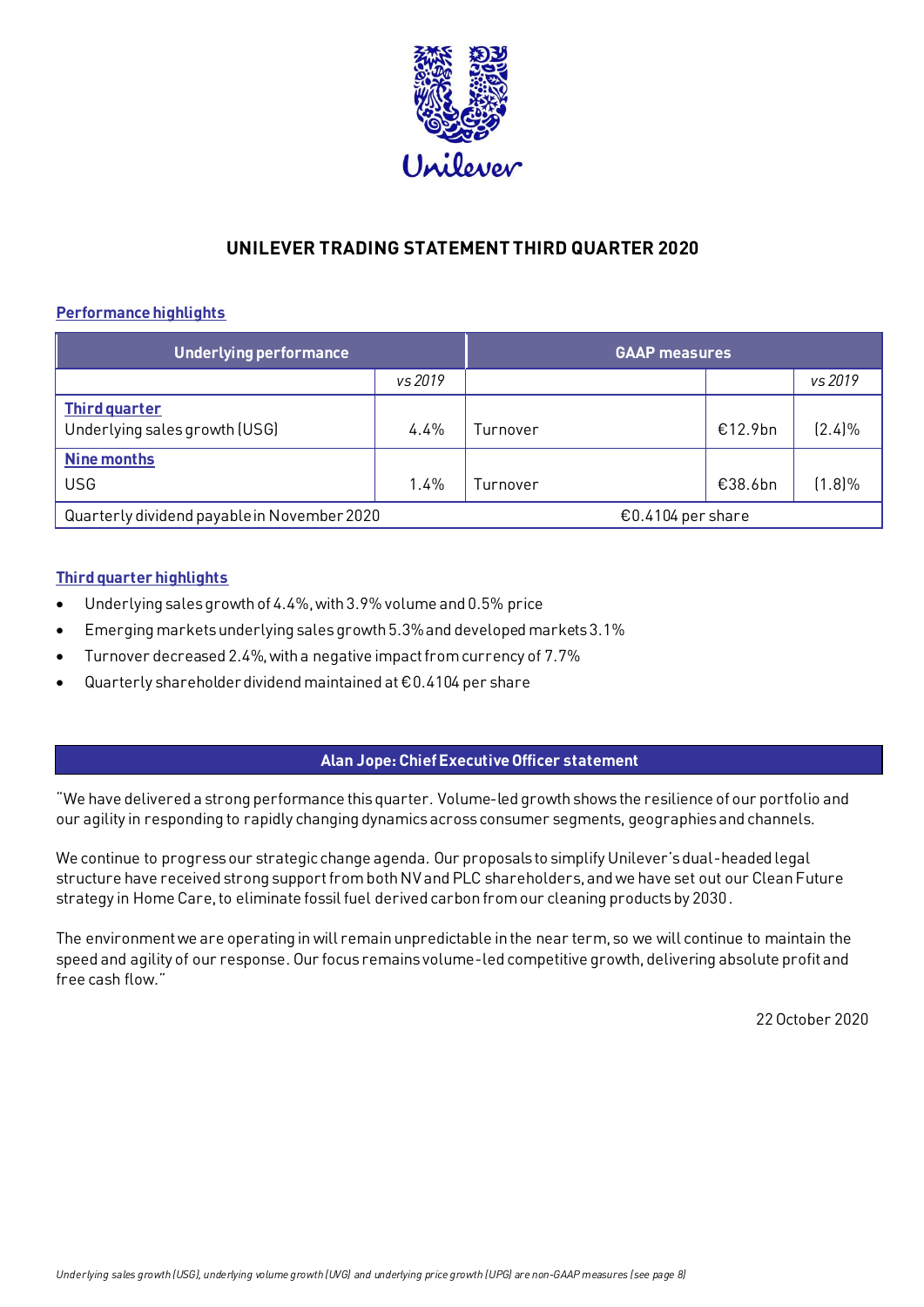## **THIRD QUARTEROPERATIONAL REVIEW**

|                        | Third Quarter 2020. |            |      | Nine Months 2020 |          |            |            |       |
|------------------------|---------------------|------------|------|------------------|----------|------------|------------|-------|
| (unaudited)            | <b>Turnover</b>     | <b>USG</b> | UVG  | UPG.             | Turnover | <b>USG</b> | <b>UVG</b> | UPG.  |
|                        | €bn                 | $\%$       | $\%$ | %                | €bn      | %          | $\%$       | $\%$  |
| Unilever               | 12.9                | 4.4        | 3.9  | 0.5              | 38.6     | 1.4        | 1.1        | 0.3   |
| Beauty & Personal Care | 5.3                 | 3.8        | 3.5  | 0.4              | 15.9     | 1.1        | 1.3        | (0.2) |
| Home Care              | 2.6                 | 6.7        | 8.5  | [1.6]            | 7.9      | 4.4        | 4.8        | (0.4) |
| Foods & Refreshment    | 5.0                 | 3.7        | ∣.8  | $8 \cdot$        | 14.8     | 0.1        |            | 1.2   |

**Our markets:** Covid-19 continues to influence consumer behaviours and channel dynamics in our markets. In North America, market growth continued to be driven by elevated demand for foods consumed at home. European markets saw a mixed picture on growth and a challenging pricing environment. In China, growth improved slightly compared to the second quarter. After a strict lock-down earlier in the year, India saw a pick-up in economic activity, even though cases of Covid-19 continued to increase. In Indonesia and Latin America markets contracted in the third quarter.

**Unilever overall performance:** We continued to respond with agility to the changing consumer and channel dynamics that have come about as a result of the Covid-19 pandemic, focusing on driving execution against the five growth fundamentals we set out earlier this year.

Underlying sales growth accelerated compared to the second quarter. Elevated levels of growth for hand and home hygiene products continued, as well as for food consumed at home. Our food service and out of home ice cream businesses continued to decline, however at lower levels compared to the second quarter. Performance also improved in our other categories, with declines lessening in deodorants and skin care, while laundry and hair returned to growth. Online channels continued to grow, and our e-commerce business grew 76%.

Emerging markets grew 5.3%, as China's recovery continued, and India and Brazil returned to growth. Developed markets grew 3.1%, led by ongoing strength in North America. In Europe, volumes grew despite a negative impact from out of home ice cream and food service, although this was more than offset by increased pressure on price, driven by a step up in promotional intensity.

Turnover decreased 2.4%. There was a positive impact of 1.3% from acquisitions net of disposals and a negative impact of 7.7% from currency.

## **Beauty & Personal Care**

Beauty & Personal Care underlying sales grew 3.8%, with 3.5% from volume and 0.4% from price.

Demand for hand hygiene products remained high, albeit slightly below levels seen in the second quarter, and skin cleansing delivered underlying sales growth of 19.9%. Growth was supported by innovations including **Dove's** entry into the antibacterial segment, and the extension of **Lifebuoy** into new formats and channels across several European markets. Skin care declined high-single digit and deodorants declined low-single digit. Both categories were negatively impacted by restricted living conditions, althoughimproved compared to the second quarter as many countries eased lockdowns. Hair grew overall, as a decline in styling was offset by growth in wash and care products. Our Prestige business grew as the health and beauty channel reopened, although footfall remained subdued.

## **Home Care**

Home Care underlying sales grew 6.7%, with 8.5% from volume and negative pricing of -1.6%.

Consumer demand for household cleaners to combat the spread of Covid-19 continued. Our home and hygiene brands delivered high-teens underlying sales growth, with germ-killing and antibacterial benefits particularly sought after. We launched **Domestos** in China, as well as extending the brand to bleach-based spray and wipe formats. Fabric solutions grew low-single digit, although price declined as we passed on reduced commodity costs particularly in European and South East Asian markets. In Latin America, our six-times concentrated **Omo** laundry liquid, designed to be diluted at home, was a growth driver. Fabric sensations grew low-single digit, and we launched new **Comfort** fragrance boosters in China, dual-colour beads with luxury-inspired fragrances.

## **Foods & Refreshment**

Foods & Refreshment underlying sales grew 3.7%, with 1.8% from volume and 1.8% from price.

Our retail foods business grew double digit and tea saw mid-single digit growth as in home eating occasions continued at elevated levels. **Hellmann's**grew mid-teens, with **Hellmann's** Vegan now available in 30 markets. Sales of ice cream grew, driven by both volume and price. Mid-teens growth of in home ice cream, led by brands including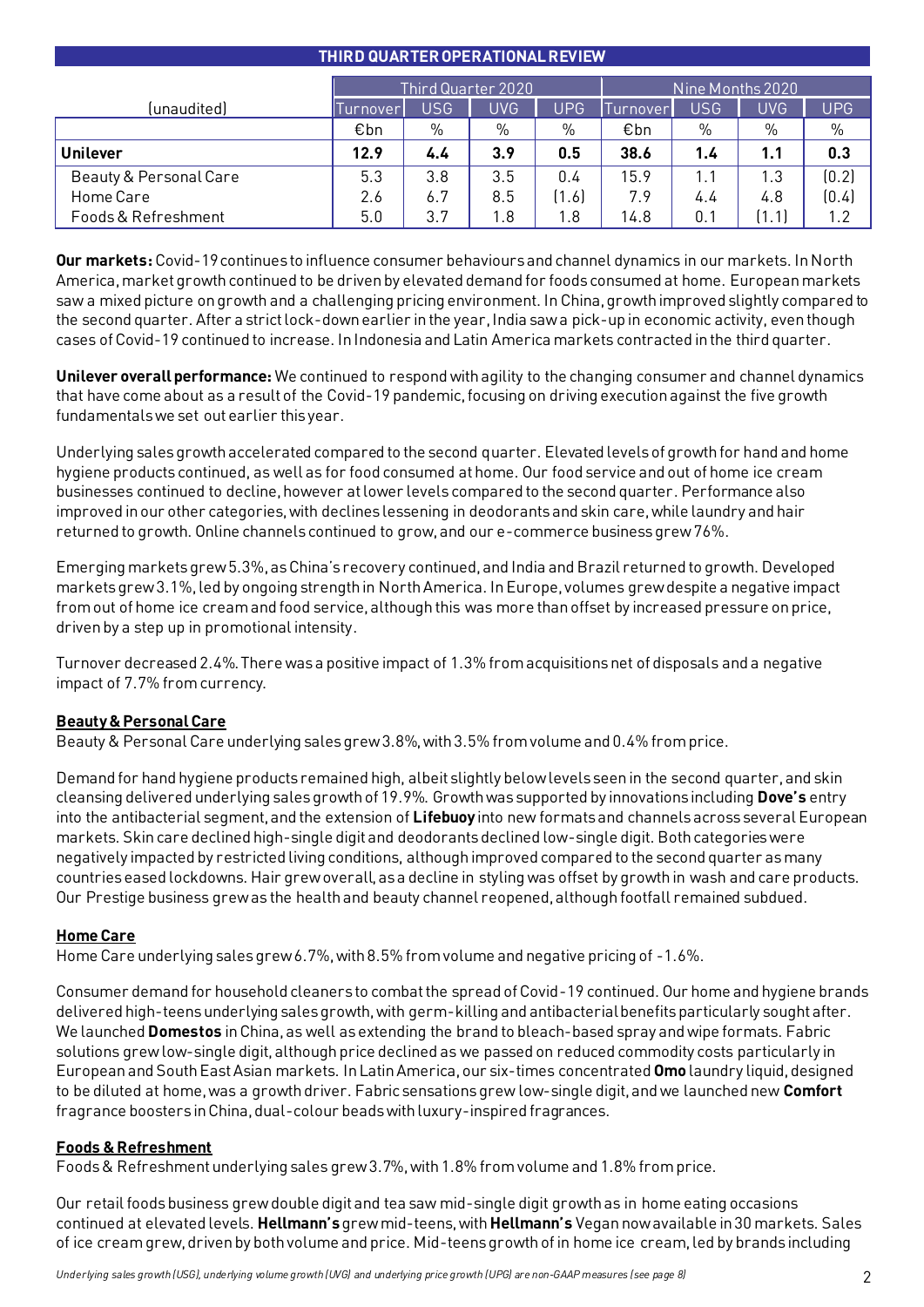**Ben & Jerry's** and **Magnum**, more than offset the decline in out of home ice cream sales. The food service channel remained fully or partially closed in many markets and food service sales declined by over 20%, however trends continue to improve with China now returning to growth. We have made good progress in integrating the Horlicks business and we continue the work to implement the separation of our tea businesses.

| THIRD QUARTER OPERATIONAL REVIEW: GEOGRAPHICAL AREA |                    |            |            |            |                  |            |            |            |
|-----------------------------------------------------|--------------------|------------|------------|------------|------------------|------------|------------|------------|
|                                                     | Third Quarter 2020 |            |            |            | Nine Months 2020 |            |            |            |
| (unaudited)                                         | <u>Iurnover</u>    | <b>USG</b> | <b>UVG</b> | <b>UPG</b> | Turnover         | <b>USG</b> | <b>UVG</b> | <b>UPG</b> |
|                                                     | €bn                | %          | %          | $\%$       | €bn              | $\%$       | $\%$       | $\%$       |
| <b>Unilever</b>                                     | 12.9               | 4.4        | 3.9        | 0.5        | 38.6             | 1.4        | 1.1        | 0.3        |
| Asia/AMET/RUB                                       | 6.0                | 4.5        | 3.7        | 0.7        | 17.8             | (0.4)      | [0.7]      | 0.4        |
| The Americas                                        | 4.0                | 8.0        | 5.9        | 2.0        | 12.2             | 6.0        | 4.7        | 1.3        |
| Europe                                              | 2.9                | (0.8)      | 1.3        | (2.1)      | 8.6              | .5)        | (0.2)      | (1.3)      |

|                   | Third Quarter 2020 |            |     |       | Nine Months 2020 |     |            |               |
|-------------------|--------------------|------------|-----|-------|------------------|-----|------------|---------------|
| (unaudited)       | urnover            | <b>USG</b> | UVG | UPG.  | lurnoverl        | USG | <b>UVG</b> | UPG.          |
|                   | €bn                | %          | %   | %     | €bn              | %   | $\%$       | $\frac{0}{0}$ |
| Emerging markets  | 7.4                | 5.3        | 3.7 | .5    | 22.2             | 0.5 | (0.5)      | 1.0           |
| Developed markets | 5.5                | 3.1        | 4.  | (1.0) | 16.4             | 2.6 | 3.4        | (0.7)         |
| North America     | 2.5                | 9.1        | 8.6 | 0.5   | 7.7              | 7.9 | 8.0        | (0.1)         |
| Latin America     | 1.5                | 6.5        | 2.1 | 4.2   | 4.5              | 3.5 | 0.2        | 3.3           |

## **Asia/AMET/RUB**

Underlying sales grew 4.5% with 3.7% from volume and 0.7% from price, as lock-down restrictions eased across much of the region compared to the first half of the year. India grew low-single digit, driven by growth in foods & refreshment and hygiene. China grew double digit led by beauty and personal care categories and a return to growth in food service, as the out of home eating channel returned to full capacity. Turkey grew, with easing of lockdown restrictions. Indonesia declined low-single digit and in Thailand, heightened promotional intensity led to a price-driven decline in underlying sales.

## **The Americas**

Underlying sales growth in North America was 9.1% with 8.6% from volume and 0.5% from price. This growth includes the negative impact of around 1.5% from our food service business which was impacted by channel closures. Sales of foods and refreshment for consumption in the home continued to be a driver of growth, alongside hand and home hygiene. Cleanand green Home Care brand **Seventh Generation,** along with acquired health and wellness brand **Olly**, contributed strong double digit underlying sales growth.

Latin America grew 6.5% with volume growth of 2.1% and positive pricing of 4.2%. Brazil returned to growth, with high-single digit underlying sales growth led by Foods & Refreshment. Demand was stimulated by emergency pandemic cash payouts to citizens. In Argentina, home and personal care categories drove volumes, including strong growth from our newly launched dilutable laundry liquid. Growth was helped by a softer comparator due to trading disruption as a result of currency devaluation and the implementation of price rises in the prior year.

## **Europe**

Underlying sales declined 0.8% with 1.3% from volume and a decline of 2.1% from price. Price declines were driven by a step up in promotional intensity across the region, as the depth and volume of promotions increased. Out of home ice cream declined, particularly in countries reliant on summer tourism such as Italy and Spain, which contributed to double digit decline in both countries. The food service business also continued to decline albeit less sharply than in the previous quarter. Demand for retail foods remained elevated and home care grew across most markets, helped by heightened demand for home hygiene products. Growth in both categories contributed to mid-single digit growth in the UK.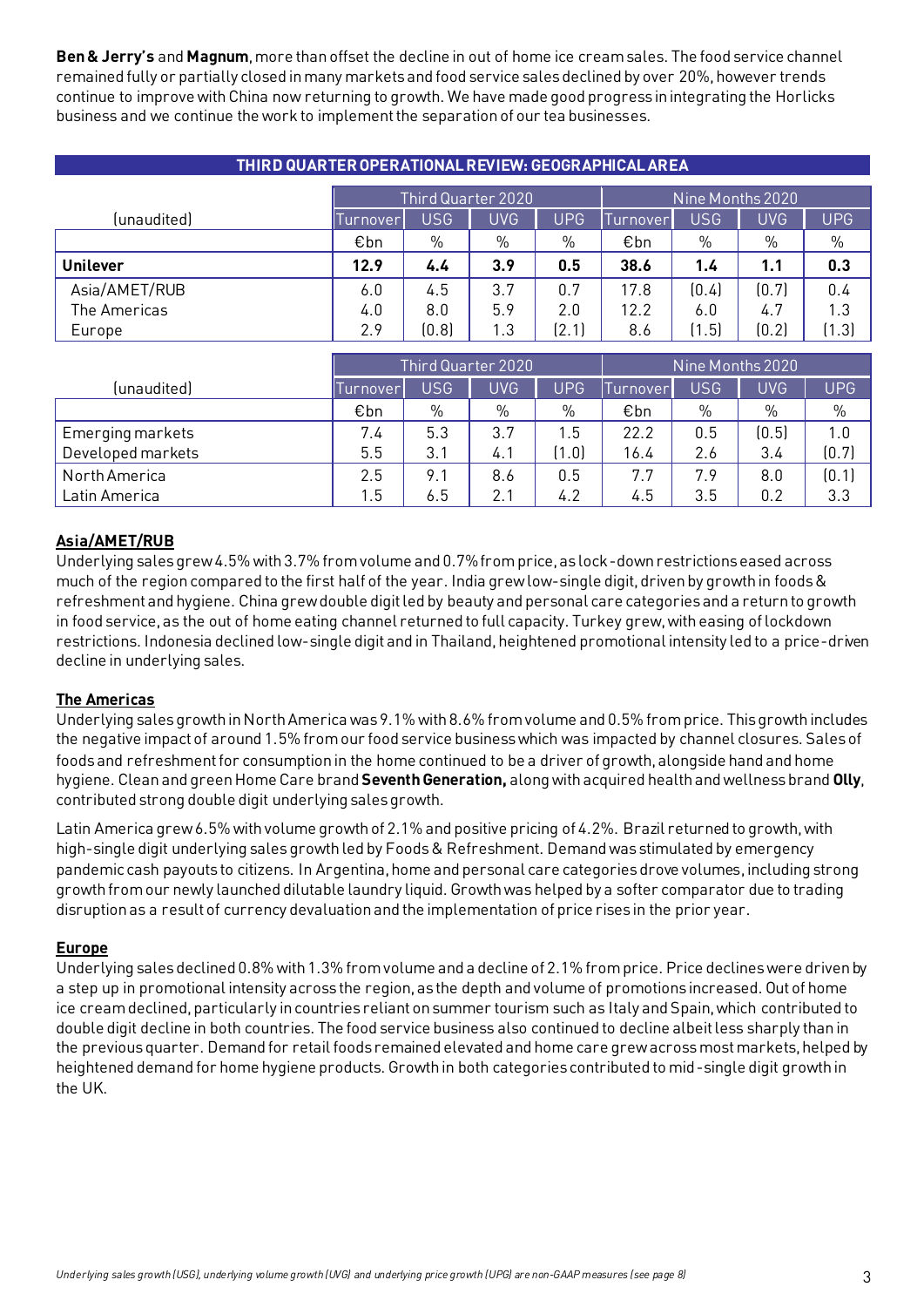#### **UNIFICATION UPDATE**

In this quarter, our proposals to simplify Unilever's dual-headed legal structure have received strong support from both NV and PLC shareholders. When we issued the Unification shareholder circular in August we noted that on 10 July 2020, a member of the Dutch Parliament for GroenLinks (a Dutch opposition party) had proposed a private members bill which sought to impose an exit tax on companies leaving the Netherlands in certain circumstances.

We announced on 9 October 2020 that the GroenLinks initiative bill had been tabled in the Dutch Parliament. The tabled bill contains a number of amendments to the previous proposals dated 10 July and 18 September 2020 including:

- to provide for automatic (as opposed to conditional) deferral of the exit tax assessment. As described in our shareholder circular, deferral would allow the exit tax assessment to be paid over time to the extent that the acquiring company: (i) subsequently makes distributions of reserves on the new shares issued to the former Dutch company's shareholders ("Relevant Shares"), including by way of distributions of profits in any form, deemed distributions and certain share buy-backs; and (ii) pays an amount to the Dutch revenue equal to the withholding tax that would have been payable by the acquiring company in respect of such distribution had it been tax resident in the Netherlands ("Deemed Withholding Tax"); and
- a provision which seeks to provide the acquiring company with a right of recourse to withhold the Deemed Withholding Tax from holders of Relevant Shares at the time of each distribution. Despite this provision, in the context of Unification as proposed, PLC would have no enforceable means (either legally under English law or practically) to exercise this right of recourse and to withhold the Deemed Withholding Tax. If the company is not able to exercise this right of recourse, shareholders would not be able claim a corresponding credit for the Deemed Withholding Tax borne by the company.

Despite the amendments made Unilever hasreceived legal advice that, if the bill were enacted in its current form with retroactive effect and were applied to Unification, it should infringe the Dutch UK tax treaty, other tax treaties which the Netherlands has concluded with states in which shareholders of Unilever PLC or Unilever NV reside, primary and secondary EU law and the First Protocol to the European Convention on Human Rights.

It is not clear when, or indeed if at all, the bill will be enacted, or in what form. As previously stated, the Boards intend to proceed with their proposals provided that Unification, in the Boards' view, remains in the best interests of Unilever, its shareholders and other stakeholders as a whole.

The Boards will continue to update shareholders as appropriate.

The Court hearing to approve the Cross-Border Merger is scheduled to take place on 2 November 2020, and the time of the hearing will be announced by the Court the business day before the hearing. Shareholders of both PLC and NV have the opportunity to attend and to be heard at this hearing, which is expected to be held by electronic means. If a shareholder wishes to attend or make representations at the Court hearing they can register their interest in advance via shareholder.services@unilever.com, and Unilever will provide further details once this information is made available by the Court. Alternatively, shareholders can contact the Court's listing office via [chanceryjudgeslisting@justice.gov.uk](mailto:chanceryjudgeslisting@justice.gov.uk).

### **COMPETITION INVESTIGATIONS**

As previously disclosed, Unilever is involved in a number of ongoing investigations and cases by national competition authorities, including those within Italy, Greece and South Africa. These proceedings and investigations are at various stages and concern a variety of product markets. Where appropriate, provisions are made and contingent liabilities disclosed in relation to such matters.

Ongoing compliance with competition laws is of key importance to Unilever. It is Unilever's policy to co-operate fully with competition authorities whenever questions or issues arise. In addition the Group continues to reinforce and enhance its internal competition law training and compliance programme on an ongoing basis.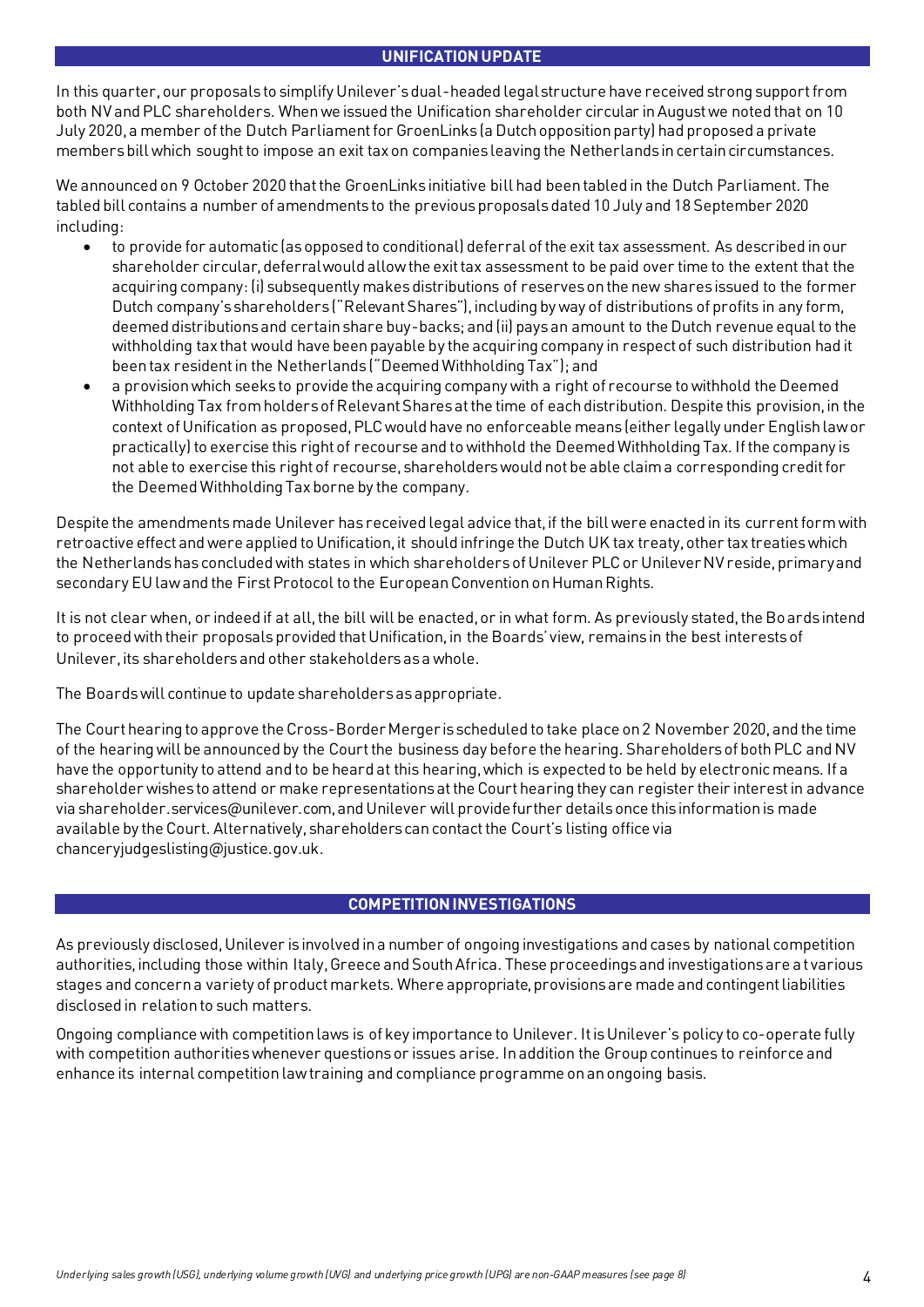#### **DIVIDENDS**

The Boards have determined to pay a quarterly interim dividend for Q3 2020 at the following rates which are equivalent in value between the two companies at the rate of exchange applied under the terms of the Equalisation Agreement:

| Per Unilever N.V. ordinary share:             | € 0.4104    |
|-----------------------------------------------|-------------|
| Per Unilever PLC ordinary share:              | f 0.3746    |
| Per Unilever N.V. New York share:             | US\$ 0.4845 |
| Per Unilever PLC American Depositary Receipt: | US\$ 0.4845 |

The quarterly interim dividends have been determined in euros and converted into equivalent sterling and US dollar amounts using exchange rates issued by WM/Reuters on 20 October 2020.

US dollar cheques for the quarterly interim dividend will be mailed on 20 November 2020 to holders of record at the close of business on 30 October 2020. In the case of the NV New York shares, Netherlands withholding tax will be deducted.

The quarterly dividend calendar for the remainder of 2020 will be as follows:

|                  | Announcement<br>Date | <b>Ex-Dividend Date</b> | Record Date     | Payment Date     |
|------------------|----------------------|-------------------------|-----------------|------------------|
| Q3 2020 Dividend | 22 October 2020      | 29 October 2020         | 30 October 2020 | 20 November 2020 |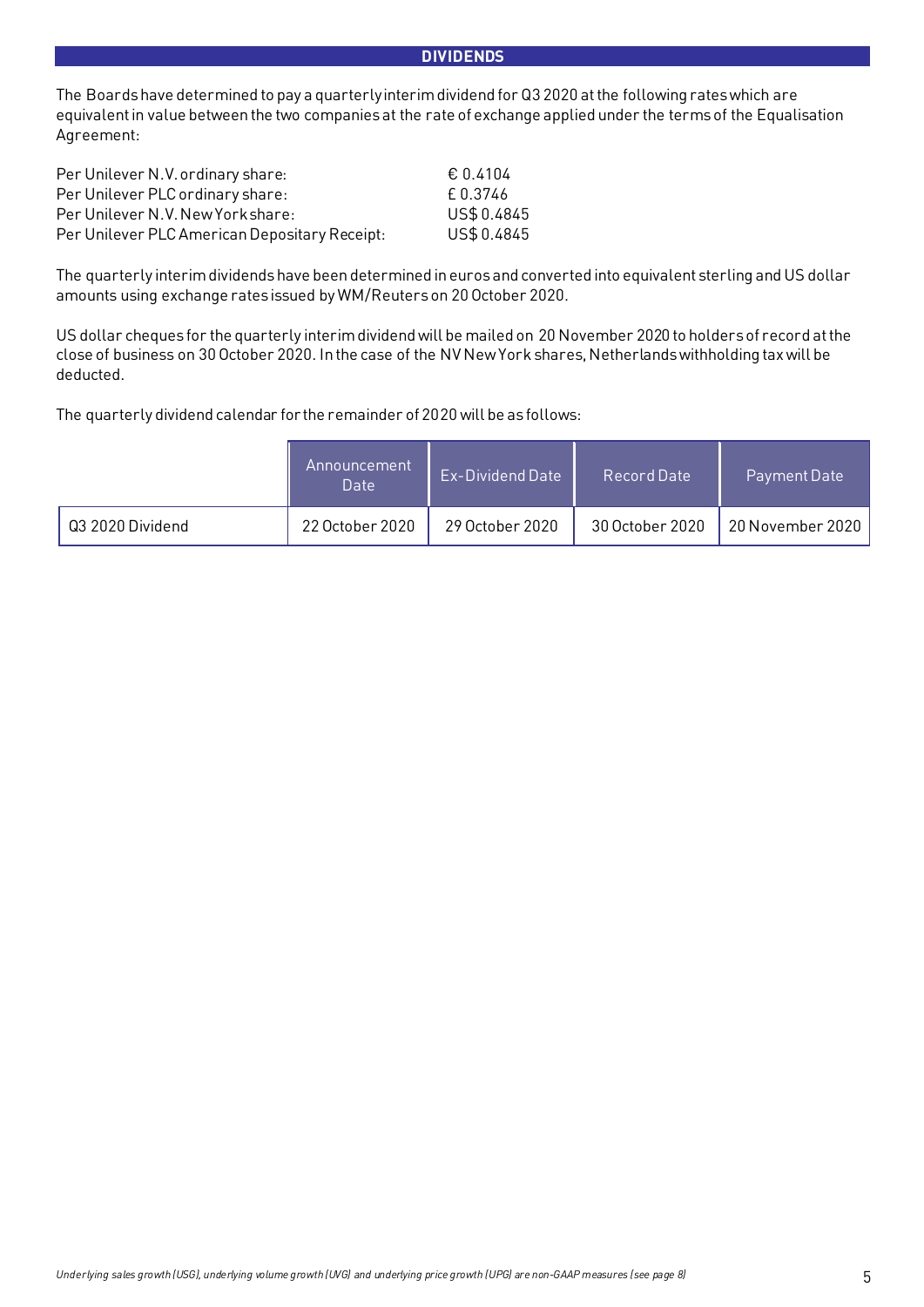#### **SEGMENT INFORMATION - DIVISIONS**

(unaudited)

| <b>Third Quarter</b>                                    | Beauty &<br>Personal<br>Care | Home<br>Care | Foods&<br>Refreshment | Total  |
|---------------------------------------------------------|------------------------------|--------------|-----------------------|--------|
| Turnover $(\epsilon$ million)                           |                              |              |                       |        |
| 2019                                                    | 5,574                        | 2,704        | 4,976                 | 13,254 |
| 2020                                                    | 5,348                        | 2,591        | 4,991                 | 12,930 |
| Change (%)                                              | (4.1)                        | (4.2)        | 0.3                   | (2.4)  |
| Impact of:                                              |                              |              |                       |        |
| Acquisitions (%)                                        | 0.2                          | 0.2          | 3.5                   | 1.4    |
| Disposals (%)                                           |                              | (0.3)        | (0.3)                 | (0.2)  |
| Currency-related items (%), of which:                   | (7.8)                        | (10.1)       | (6.3)                 | (7.7)  |
| Exchange rates changes (%)                              | (7.9)                        | (10.4)       | (6.7)                 | (8.0)  |
| Extreme price growth in hyperinflationary markets * (%) | 0.1                          | 0.3          | $0.4\,$               | 0.3    |
| Underlying sales growth $(\%)$                          | 3.8                          | 6.7          | 3.7                   | 4.4    |
| Price*(%)                                               | 0.4                          | (1.6)        | 1.8                   | 0.5    |
| Volume (%)                                              | 3.5                          | 8.5          | 1.8                   | 3.9    |

| <b>Nine Months</b>                                      | Beauty &<br>Personal<br>Care, | Home<br>Care | Foods&<br>Refreshment | <b>Total</b> |
|---------------------------------------------------------|-------------------------------|--------------|-----------------------|--------------|
| <b>Turnover</b> ( $\epsilon$ million)                   |                               |              |                       |              |
| 2019                                                    | 16,273                        | 8,095        | 14,957                | 39,325       |
| 2020                                                    | 15,948                        | 7,912        | 14,762                | 38,622       |
| Change (%)                                              | (2.0)                         | (2.3)        | (1.3)                 | (1.8)        |
| Impact of:                                              |                               |              |                       |              |
| Acquisitions (%)                                        | 0.9                           | 0.2          | 2.3                   | 1.3          |
| Disposals (%)                                           |                               |              | (0.4)                 | (0.2)        |
| Currency-related items (%), of which:                   | (3.9)                         | (6.5)        | (3.3)                 | (4.2)        |
| Exchange rates changes (%)                              | (4.1)                         | (6.8)        | (3.6)                 | (4.5)        |
| Extreme price growth in hyperinflationary markets * (%) | 0.2                           | 0.3          | 0.3                   | 0.3          |
| Underlying sales growth [%]                             | 1.1                           | 4.4          | 0.1                   | 1.4          |
| Price*(%)                                               | (0.2)                         | (0.4)        | 1.2                   | 0.3          |
| Volume (%)                                              | 1.3                           | 4.8          | (1.1)                 | 1.1          |

\* Underlying price growth in excess of 26% per year in hyperinflationary economies has been excluded when calculating the price growth in the tables above, and an equal and opposite amount is shown as extreme price growth in hyperinflationary markets.

Turnover growth is made up of distinct individual growth components namely underlying sales, currency impact, acquisitions and disposals. Turnover growth is arrived at by multiplying these individual components on a compounded basis as there is a currency impact on each of the other components. Accordingly, turnover growth is more than just the sum of the individual components.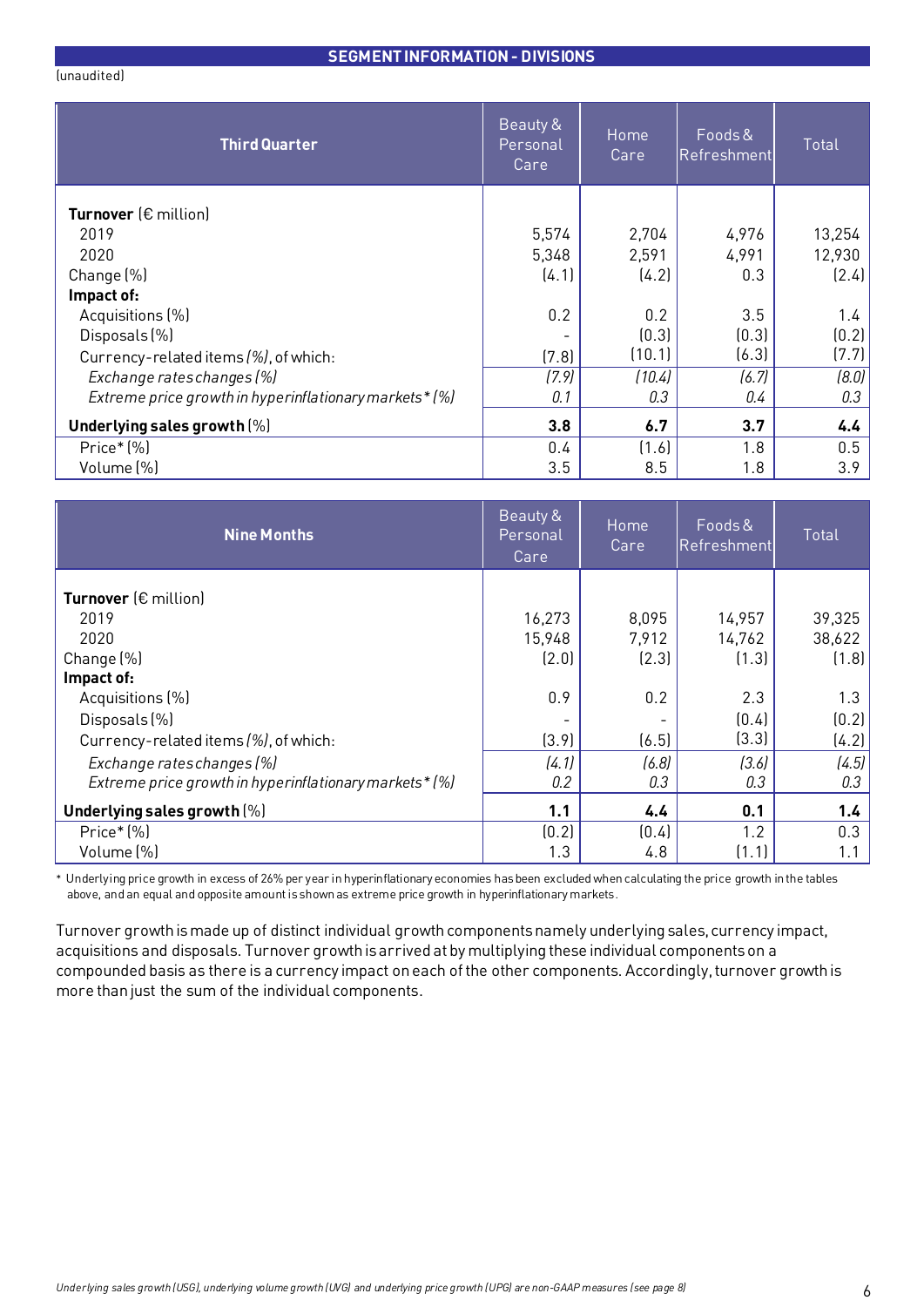#### **SEGMENT INFORMATION –GEOGRAPHICAL AREA**

(unaudited)

| <b>Third Quarter</b>                                    | Asia/<br>AMET/<br><b>RUB</b> | <b>The</b><br>Americas | Europe | <b>Total</b> |
|---------------------------------------------------------|------------------------------|------------------------|--------|--------------|
| Turnover $(\epsilon$ million)                           |                              |                        |        |              |
| 2019                                                    | 6,068                        | 4,198                  | 2,988  | 13,254       |
| 2020                                                    | 5,987                        | 3,994                  | 2,949  | 12,930       |
| Change (%)                                              | (1.3)                        | (4.9)                  | (1.3)  | (2.4)        |
| Impact of:                                              |                              |                        |        |              |
| Acquisitions (%)                                        | 3.0                          | 0.2                    |        | 1.4          |
| Disposals (%)                                           | (0.1)                        | (0.3)                  | (0.1)  | (0.2)        |
| Currency-related items (%), of which:                   | (8.3)                        | (11.8)                 | (0.3)  | (7.7)        |
| Exchange rates changes (%)                              | (8.4)                        | (12.3)                 | (0.3)  | (8.0)        |
| Extreme price growth in hyperinflationary markets * (%) | 0.2                          | 0.5                    |        | 0.3          |
| Underlying sales growth [%]                             | 4.5                          | 8.0                    | (0.8)  | 4.4          |
| Price*(%)                                               | 0.7                          | 2.0                    | (2.1)  | 0.5          |
| Volume (%)                                              | 3.7                          | 5.9                    | 1.3    | 3.9          |

| <b>Nine Months</b>                                     | Asia /<br>AMET/<br><b>RUB</b> | <b>The</b><br>Americas | Europe | Total  |
|--------------------------------------------------------|-------------------------------|------------------------|--------|--------|
|                                                        |                               |                        |        |        |
| Turnover $(\epsilon$ million)                          |                               |                        |        |        |
| 2019                                                   | 18,263                        | 12,284                 | 8,778  | 39,325 |
| 2020                                                   | 17,788                        | 12,200                 | 8,635  | 38,622 |
| Change (%)                                             | (2.6)                         | (0.7)                  | (1.6)  | (1.8)  |
| Impact of:                                             |                               |                        |        |        |
| Acquisitions (%)                                       | 1.9                           | 1.0                    | 0.3    | 1.3    |
| Disposals (%)                                          | (0.1)                         | (0.2)                  | (0.2)  | (0.2)  |
| Currency-related items (%), of which:                  | (4.0)                         | (7.2)                  | (0.3)  | (4.2)  |
| Exchange rate changes (%)                              | (4.1)                         | (7.8)                  | (0.3)  | (4.5)  |
| Extreme price growth in hyperinflationary markets* (%) | 0.1                           | 0.7                    |        | 0.3    |
| Underlying sales growth [%]                            | (0.4)                         | 6.0                    | (1.5)  | 1.4    |
| Price*(%)                                              | 0.4                           | 1.3                    | (1.3)  | 0.3    |
| Volume (%)                                             | (0.7)                         | 4.7                    | (0.2)  | 1.1    |

\* Underlying price growth in excess of 26% per year in hyperinflationary economies has been excluded when calculating the price growth in the tables above, and an equal and opposite amount is shown as extreme price growth in hyperinflationary markets.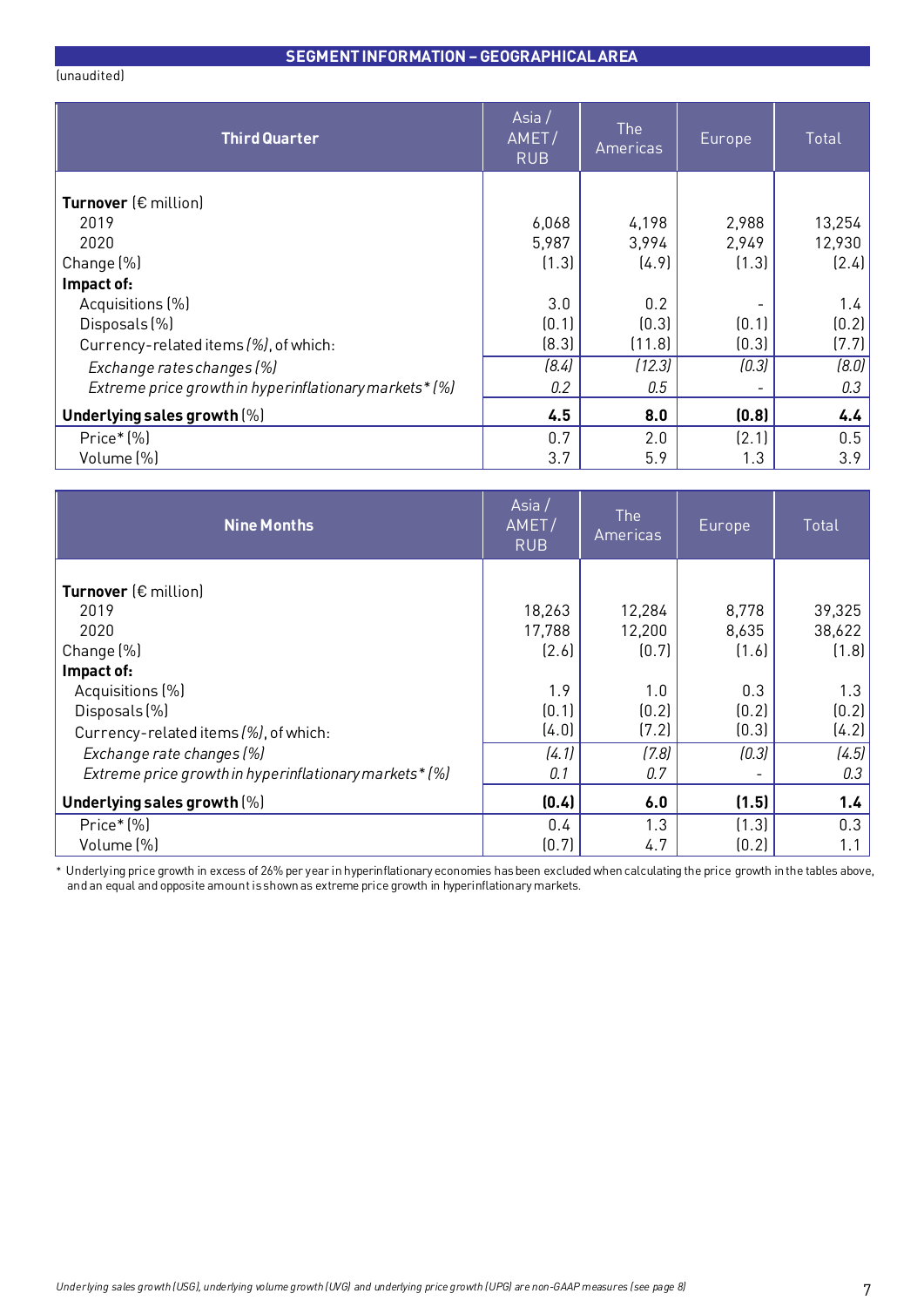In our financial reporting we use certain measures that are not defined by generally accepted accounting principles (GAAP) such as IFRS. We believe this information, along with comparable GAAP measurements, is useful to investors because it providesa basisfor measuring our operating performance, and our ability to retire debt and invest in new business opportunities. Our management uses these financial measures,along with the most directly comparable GAAP financial measures, in evaluating our operating performance and value creation. Non-GAAP financial measures should not be considered in isolation from, or as a substitute for, financial information presented in compliance with GAAP. Wherever appropriate and practical, we provide reconciliations to relevant GAAP measures. The non-GAAP measures used in this announcement are underlying sales growth, underlying volume growth and underlying price growth(see below).

## **Underlying sales growth (USG)**

Underlying salesgrowth(USG) refers to the increase in turnover for the period,excluding any change in turnover resulting fromacquisitions, disposals, changes in currency and price growthin excess of 26% inhyperinflationary economies. Inflation of 26% per year compounded over three years is one of the key indicators within IAS 29 to assess whether an economy is deemed to be hyperinflationary.We believe thismeasure provides valuable additional information on the underlying sales performance of the business and is a key measure used internally. The impact of acquisitions and disposals is excluded from USG for a period of 12 calendar months from the applicable closing date. Turnover fromacquired brands that are launched incountries where they were not previously sold isincluded in USG as such turnover is more attributable to our existing sales and distribution network thanthe acquisition itself. The reconciliation of changes in the GAAP measure turnover to USG is provided on pages 6 and 7.

## **Underlying price growth (UPG)**

Underlying price growth (UPG) is part of USG and means, for the applicable period, the increase in turnover attributable to changes in prices during the period. UPG therefore excludes the impact to USG due to (i) the volume of products sold; and (ii) the composition of products sold during the period. Indetermining changes in price we exclude the impact of price growth in excess of 26% per year in hyperinflationary economies as explained in USG above. The measuresand the related turnover GAAP measureare setout on pages6 and 7.

### **Underlying volume growth (UVG)**

Underlying volume growth (UVG) is part of USG and means, for the applicable period, the increase in turnover in such period calculated as the sum of (i) the increase in turnover attributable to the volume of products sold; and (ii) the increase in turnover attributable to the composition of products sold during such period. UVG therefore excludes any impact on USGdue to changes in prices. The measuresand the related turnover GAAP measure are setout on pages 6 and 7.